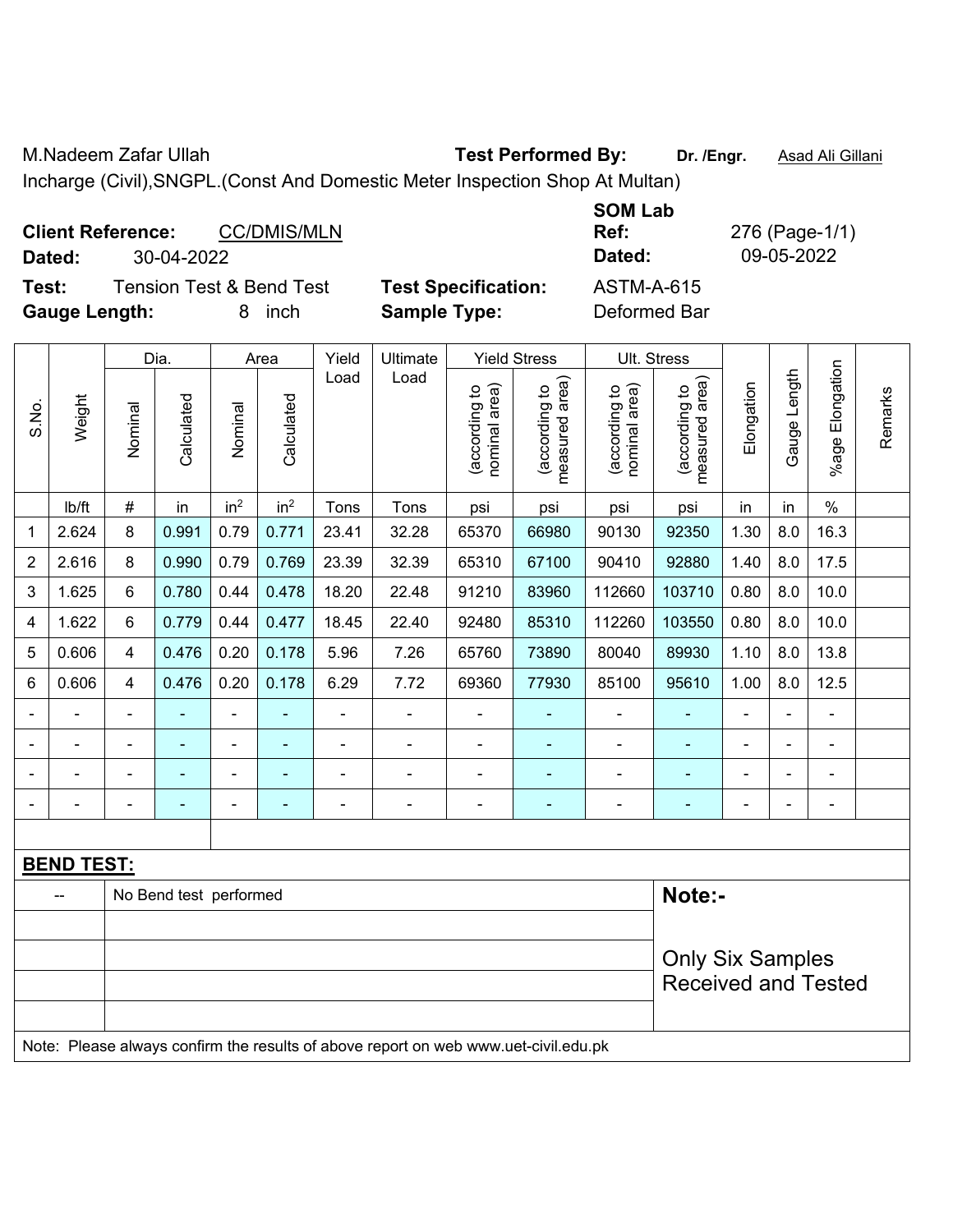Deputy Director (Engg) **Test Performed By:** Dr. /Engr. **Asad Ali Gillani** Company Deputy Director (Engg) PHA Grw.(Renovation Of Gulshan-e-Iqbal Park Including Track Lighting Sys And Functioning Of Lake)

|                          | PHA Grw. (Renovation Of Gulshan-e-Iqbal Park Including Track Lighting Sys And Functioning Of Lake) |                            |                |                |  |  |  |  |  |  |  |  |  |
|--------------------------|----------------------------------------------------------------------------------------------------|----------------------------|----------------|----------------|--|--|--|--|--|--|--|--|--|
|                          |                                                                                                    |                            | <b>SOM Lab</b> |                |  |  |  |  |  |  |  |  |  |
| <b>Client Reference:</b> | DDE/PHA/GRW-22/                                                                                    |                            | Ref:           | 277 (Page-1/1) |  |  |  |  |  |  |  |  |  |
| Dated:                   | 09-05-2022                                                                                         |                            | Dated:         | 09-05-2022     |  |  |  |  |  |  |  |  |  |
| Test:                    | <b>Tension Test &amp; Bend Test</b>                                                                | <b>Test Specification:</b> | ASTM-A-615     |                |  |  |  |  |  |  |  |  |  |

**Gauge Length:** 8 inch **Sample Type:** Deformed Bar

|                          |                   |                | Dia.                   |                 | Area            | Yield                    | Ultimate                                                                            | <b>Yield Stress</b>            |                                 |                                | Ult. Stress                     |                |                |                       |         |
|--------------------------|-------------------|----------------|------------------------|-----------------|-----------------|--------------------------|-------------------------------------------------------------------------------------|--------------------------------|---------------------------------|--------------------------------|---------------------------------|----------------|----------------|-----------------------|---------|
| S.No.                    | Weight            | Nominal        | Calculated             | Nominal         | Calculated      | Load                     | Load                                                                                | nominal area)<br>(according to | measured area)<br>(according to | (according to<br>nominal area) | (according to<br>measured area) | Elongation     | Gauge Length   | Elongation<br>$%$ age | Remarks |
|                          | lb/ft             | $\#$           | in                     | in <sup>2</sup> | in <sup>2</sup> | Tons                     | Tons                                                                                | psi                            | psi                             | psi                            | psi                             | in             | in             | $\%$                  |         |
| 1                        | 0.592             | $\overline{4}$ | 0.471                  | 0.20            | 0.174           | 6.66                     | 8.10                                                                                | 73410                          | 84370                           | 89370                          | 102720                          | 1.10           | 8.0            | 13.8                  |         |
|                          |                   | ä,             | ٠                      | ä,              |                 | ä,                       | L,                                                                                  | $\blacksquare$                 |                                 | $\blacksquare$                 | $\blacksquare$                  | $\overline{a}$ |                | $\blacksquare$        |         |
|                          |                   |                | ۰                      | $\blacksquare$  |                 | $\blacksquare$           | $\blacksquare$                                                                      | $\blacksquare$                 | $\blacksquare$                  | $\blacksquare$                 | $\blacksquare$                  | $\blacksquare$ |                | $\blacksquare$        |         |
| $\overline{\phantom{0}}$ | $\overline{a}$    | $\blacksquare$ | ۰                      | $\blacksquare$  | $\blacksquare$  | ٠                        | $\blacksquare$                                                                      | $\blacksquare$                 | $\blacksquare$                  | $\overline{\phantom{a}}$       | $\blacksquare$                  | $\blacksquare$ | ٠              | $\blacksquare$        |         |
| $\overline{\phantom{a}}$ | ä,                | $\blacksquare$ | ٠                      | $\blacksquare$  | $\blacksquare$  | $\blacksquare$           | $\qquad \qquad \blacksquare$                                                        | $\blacksquare$                 | $\blacksquare$                  | $\qquad \qquad \blacksquare$   | $\frac{1}{2}$                   | ÷,             | $\blacksquare$ | $\blacksquare$        |         |
|                          | ä,                | $\blacksquare$ | ٠                      | $\blacksquare$  |                 | $\blacksquare$           | ä,                                                                                  | $\blacksquare$                 | $\blacksquare$                  | $\blacksquare$                 | $\blacksquare$                  | ä,             | $\blacksquare$ | $\blacksquare$        |         |
| $\blacksquare$           | ä,                | $\blacksquare$ | ۰                      | $\blacksquare$  |                 | $\blacksquare$           | $\blacksquare$                                                                      | $\blacksquare$                 | $\blacksquare$                  | $\frac{1}{2}$                  | $\blacksquare$                  | $\blacksquare$ |                | $\blacksquare$        |         |
|                          |                   |                | ۰                      | $\blacksquare$  |                 | ä,                       | $\blacksquare$                                                                      | $\overline{\phantom{a}}$       | $\blacksquare$                  | $\overline{\phantom{a}}$       | $\blacksquare$                  | $\blacksquare$ |                | $\blacksquare$        |         |
|                          |                   |                | ۰                      | $\overline{a}$  |                 | ۰                        | $\blacksquare$                                                                      | $\blacksquare$                 | $\blacksquare$                  | $\blacksquare$                 | ۰                               | $\blacksquare$ | $\sim$         | $\blacksquare$        |         |
| $\overline{\phantom{a}}$ | $\blacksquare$    | $\blacksquare$ | ۰                      | $\blacksquare$  | $\blacksquare$  | $\overline{\phantom{a}}$ | $\blacksquare$                                                                      | $\blacksquare$                 | $\blacksquare$                  | $\qquad \qquad \blacksquare$   | $\frac{1}{2}$                   | ÷              | $\blacksquare$ | $\blacksquare$        |         |
|                          |                   |                |                        |                 |                 |                          |                                                                                     |                                |                                 |                                |                                 |                |                |                       |         |
|                          | <b>BEND TEST:</b> |                |                        |                 |                 |                          |                                                                                     |                                |                                 |                                |                                 |                |                |                       |         |
|                          |                   |                | No Bend test performed |                 |                 |                          |                                                                                     |                                |                                 |                                | Note:-                          |                |                |                       |         |
|                          |                   |                |                        |                 |                 |                          |                                                                                     |                                |                                 |                                |                                 |                |                |                       |         |
|                          |                   |                |                        |                 |                 |                          |                                                                                     |                                |                                 |                                | <b>Only One Sample</b>          |                |                |                       |         |
|                          |                   |                |                        |                 |                 |                          |                                                                                     |                                |                                 |                                | <b>Received and Tested</b>      |                |                |                       |         |
|                          |                   |                |                        |                 |                 |                          |                                                                                     |                                |                                 |                                |                                 |                |                |                       |         |
|                          |                   |                |                        |                 |                 |                          | Note: Please always confirm the results of above report on web www.uet-civil.edu.pk |                                |                                 |                                |                                 |                |                |                       |         |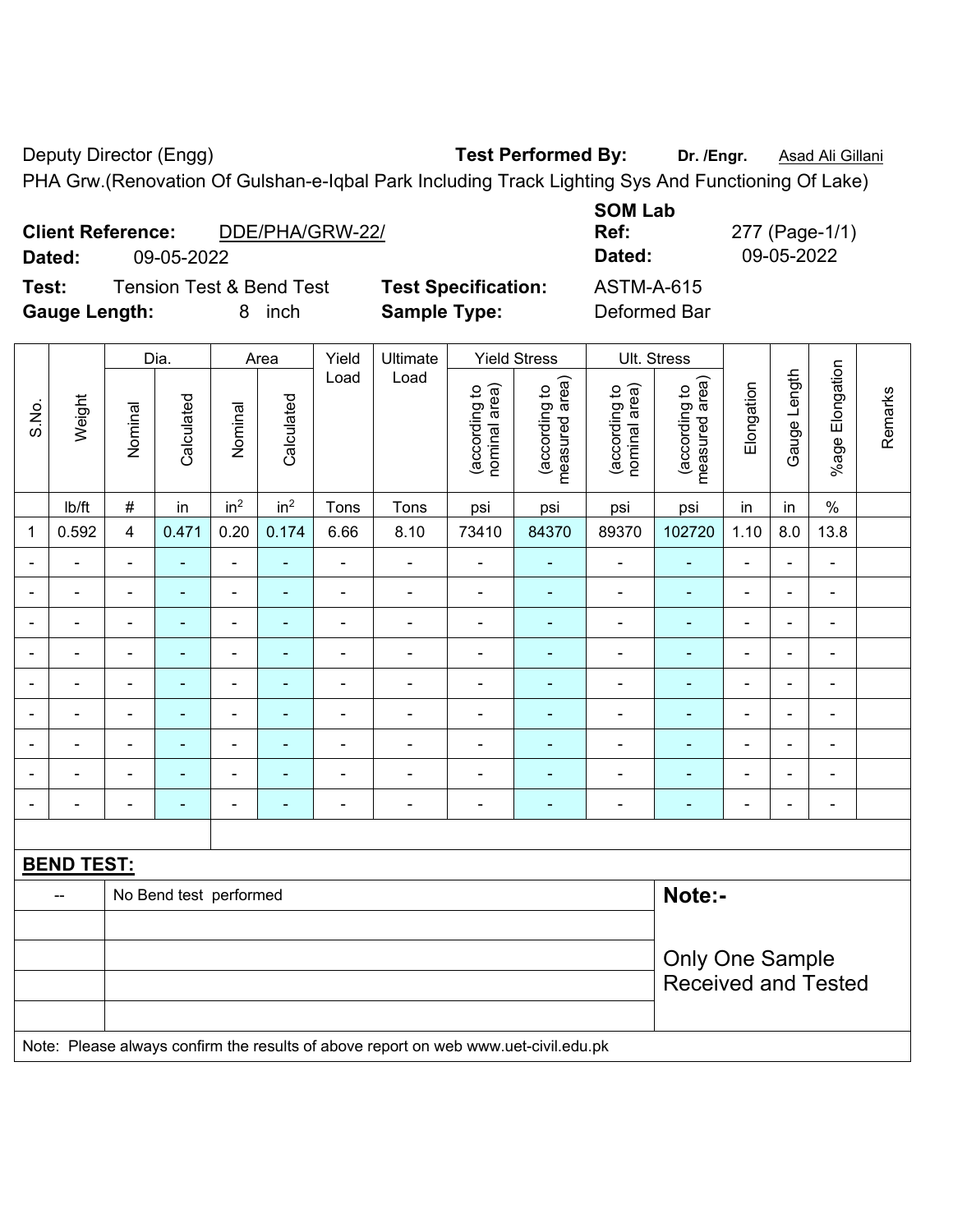Sub Divisional officer, **Test Performed By:** Dr. /Engr. **Asad Ali Gillani** Company Company Company Company Company

BSD NNB.(Const. For The Project GS. No. 5817 (Group-2) For The Year 2021-22)

## **Client Reference:** 1058/SDO/BSD/NNS

**Dated:** 22-04-2022 **Dated:** 09-05-2022

**Test:** Tension Test & Bend Test **Test Specification:** ASTM-A-615 **Gauge Length:** 8 inch **Sample Type:** Deformed Bar

**SOM Lab Ref:** 278 (Page-1/4)

|                |                   | Dia.                                                             |                | Area            |                 | Yield | Ultimate                                                         | <b>Yield Stress</b>            |                                             |                                | Ult. Stress                     |                |                |                              |         |
|----------------|-------------------|------------------------------------------------------------------|----------------|-----------------|-----------------|-------|------------------------------------------------------------------|--------------------------------|---------------------------------------------|--------------------------------|---------------------------------|----------------|----------------|------------------------------|---------|
| S.No.          | Weight            | Nominal                                                          | Calculated     | Nominal         | Calculated      | Load  | Load                                                             | nominal area)<br>(according to | (according to<br>neasured area)<br>measured | nominal area)<br>(according to | measured area)<br>(according to | Elongation     | Gauge Length   | %age Elongation              | Remarks |
|                | lb/ft             | #                                                                | in             | in <sup>2</sup> | in <sup>2</sup> | Tons  | Tons                                                             | psi                            | psi                                         | psi                            | psi                             | in             | in             | $\frac{0}{0}$                |         |
| $\mathbf{1}$   | 2.685             | 8                                                                | 1.002          | 0.79            | 0.789           | 30.99 | 38.71                                                            | 86510                          | 86620                                       | 108060                         | 108190                          | 1.20           | 8.0            | 15.0                         |         |
| $\overline{2}$ | 1.502             | 6                                                                | 0.749          | 0.44            | 0.441           | 16.72 | 21.22                                                            | 83800                          | 83610                                       | 106380                         | 106140                          | 1.10           | 8.0            | 13.8                         |         |
| 3              | 0.592             | 4                                                                | 0.471          | 0.20            | 0.174           | 6.19  | 7.80                                                             | 68230                          | 78430                                       | 85990                          | 98840                           | 0.90           | 8.0            | 11.3                         |         |
|                |                   | $\blacksquare$                                                   |                | ä,              |                 |       |                                                                  |                                |                                             | $\blacksquare$                 | ÷                               |                |                | $\blacksquare$               |         |
|                |                   |                                                                  |                | $\blacksquare$  |                 |       |                                                                  |                                |                                             | $\blacksquare$                 | $\blacksquare$                  |                |                |                              |         |
|                |                   |                                                                  |                | ä,              |                 |       |                                                                  |                                |                                             | $\blacksquare$                 |                                 |                |                |                              |         |
|                |                   | $\blacksquare$                                                   |                | $\blacksquare$  | $\blacksquare$  |       |                                                                  | $\overline{\phantom{0}}$       | $\blacksquare$                              | $\blacksquare$                 | ۰                               |                | $\blacksquare$ | $\overline{a}$               |         |
|                |                   | ÷                                                                | $\blacksquare$ | $\blacksquare$  | ä,              |       | $\blacksquare$                                                   | $\blacksquare$                 | $\blacksquare$                              | $\blacksquare$                 | ۰                               | $\blacksquare$ |                | $\blacksquare$               |         |
|                |                   |                                                                  |                |                 |                 |       |                                                                  |                                |                                             |                                |                                 |                |                |                              |         |
|                |                   |                                                                  |                |                 |                 |       | $\blacksquare$                                                   | $\overline{a}$                 |                                             | $\overline{a}$                 | ۰                               |                |                | $\qquad \qquad \blacksquare$ |         |
|                |                   |                                                                  |                |                 |                 |       |                                                                  |                                |                                             |                                |                                 |                |                |                              |         |
|                | <b>BEND TEST:</b> |                                                                  |                |                 |                 |       |                                                                  |                                |                                             |                                |                                 |                |                |                              |         |
|                | #8                |                                                                  |                |                 |                 |       | Sample bend through 180 degrees Satisfactorily without any crack |                                |                                             |                                | Note:-                          |                |                |                              |         |
|                | #6                | Sample bend through 180 degrees Satisfactorily without any crack |                |                 |                 |       |                                                                  |                                |                                             |                                |                                 |                |                |                              |         |
|                | #4                | Sample bend through 180 degrees Satisfactorily without any crack |                |                 |                 |       |                                                                  |                                |                                             |                                | <b>Only Six Samples</b>         |                |                |                              |         |
|                |                   |                                                                  |                |                 |                 |       |                                                                  |                                |                                             |                                | <b>Received and Tested</b>      |                |                |                              |         |
|                |                   |                                                                  |                |                 |                 |       |                                                                  |                                |                                             |                                |                                 |                |                |                              |         |

Note: Please always confirm the results of above report on web www.uet-civil.edu.pk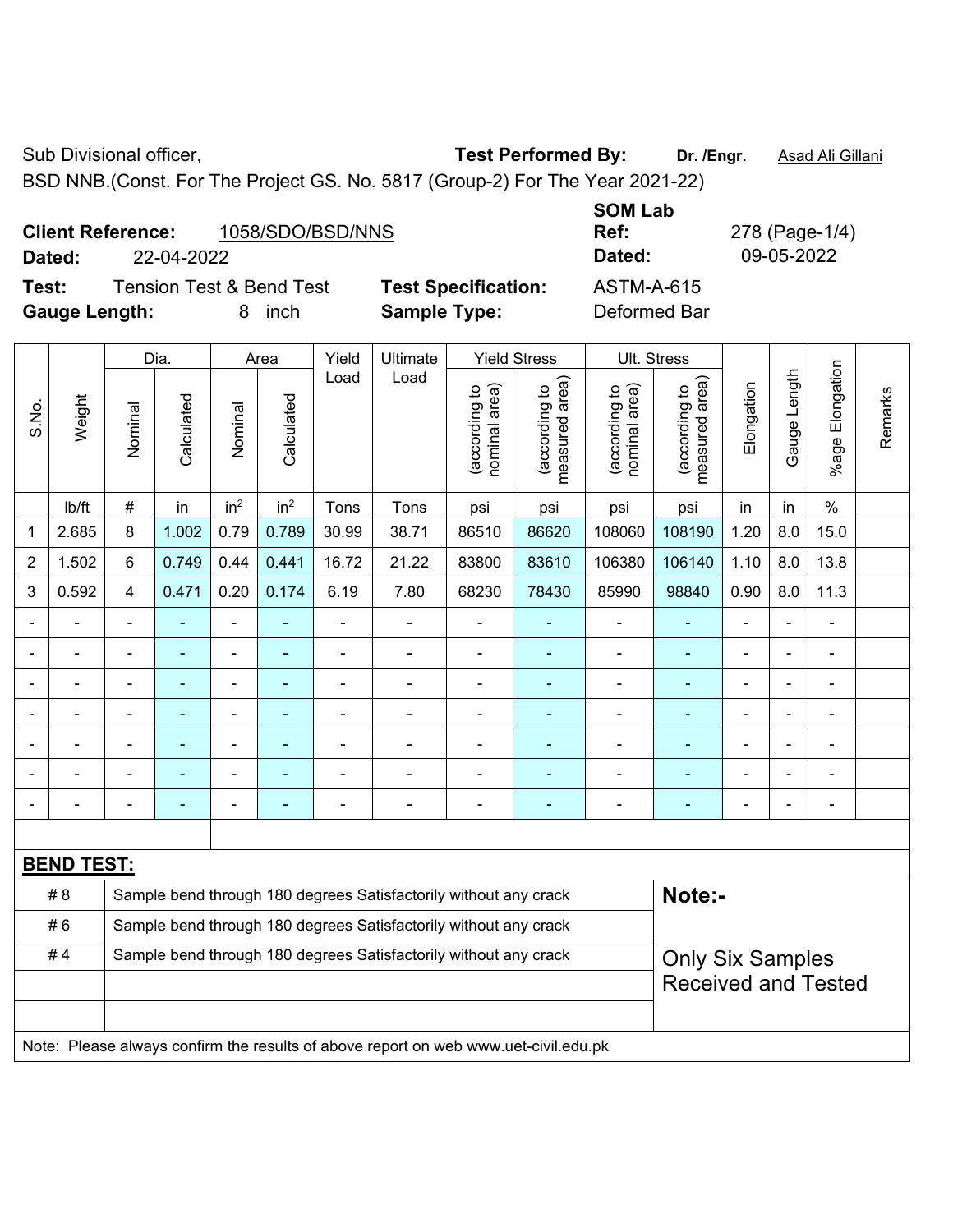Sub Divisional officer, **Test Performed By:** Dr. /Engr. **Asad Ali Gillani** Associated By: Dr. /Engr. **Asad Ali Gillani** 

BSD NNB.(Const. For The Project Basic Health Unit Fatha Thatha For The Year 2021-22)

|        | 1061/SDO/BSD/NNS<br><b>Client Reference:</b> |                            | ---------<br>Ref: |
|--------|----------------------------------------------|----------------------------|-------------------|
| Dated: | 22-04-2022                                   |                            | Dated:            |
| Test:  | <b>Tension Test &amp; Bend Test</b>          | <b>Test Specification:</b> | ASTM-A-615        |

**Gauge Length:** 8 inch **Sample Type:** Deformed Bar

**SOM Lab Ref:** 278 (Page-2/4) **Dated:** 22-04-2022 **Dated:** 09-05-2022

|                |                   |                                                                  | Dia.           | Area            |                 | Yield<br>Ultimate |                                                                                                         |                                | <b>Yield Stress</b>             |                                | Ult. Stress                                 |                |                |                      |         |
|----------------|-------------------|------------------------------------------------------------------|----------------|-----------------|-----------------|-------------------|---------------------------------------------------------------------------------------------------------|--------------------------------|---------------------------------|--------------------------------|---------------------------------------------|----------------|----------------|----------------------|---------|
| S.No.          | Weight            | Nominal                                                          | Calculated     | Nominal         | Calculated      | Load              | Load                                                                                                    | nominal area)<br>(according to | (according to<br>measured area) | nominal area)<br>(according to | (according to<br>measured area)<br>measured | Elongation     | Gauge Length   | Elongation<br>%age I | Remarks |
|                | lb/ft             | #                                                                | in             | in <sup>2</sup> | in <sup>2</sup> | Tons              | Tons                                                                                                    | psi                            | psi                             | psi                            | psi                                         | in             | in             | $\%$                 |         |
| 1              | 2.646             | 8                                                                | 0.995          | 0.79            | 0.778           | 30.60             | 38.53                                                                                                   | 85430                          | 86750                           | 107570                         | 109230                                      | 1.20           | 8.0            | 15.0                 |         |
| 2              | 1.488             | 6                                                                | 0.746          | 0.44            | 0.437           | 16.69             | 21.02                                                                                                   | 83640                          | 84220                           | 105360                         | 106080                                      | 1.20           | 8.0            | 15.0                 |         |
| 3              | 0.595             | $\overline{4}$                                                   | 0.472          | 0.20            | 0.175           | 6.42              | 7.95                                                                                                    | 70820                          | 80940                           | 87680                          | 100210                                      | 1.30           | 8.0            | 16.3                 |         |
|                |                   |                                                                  |                |                 |                 |                   |                                                                                                         |                                |                                 |                                |                                             |                |                |                      |         |
|                |                   |                                                                  | $\blacksquare$ | $\blacksquare$  | ä,              | $\blacksquare$    | ä,                                                                                                      | $\blacksquare$                 | ۰                               | $\blacksquare$                 |                                             | $\blacksquare$ | $\blacksquare$ | ä,                   |         |
| $\blacksquare$ |                   | $\blacksquare$                                                   | $\blacksquare$ | $\blacksquare$  | ◆               | L,                | ä,                                                                                                      | $\blacksquare$                 | $\blacksquare$                  | $\blacksquare$                 | $\blacksquare$                              | $\blacksquare$ |                | ä,                   |         |
|                |                   |                                                                  | $\blacksquare$ | ÷,              |                 | L,                |                                                                                                         | L,                             |                                 |                                |                                             |                |                | ä,                   |         |
|                |                   |                                                                  |                | ÷               |                 |                   |                                                                                                         |                                |                                 |                                |                                             |                |                |                      |         |
|                |                   |                                                                  |                | ÷               |                 |                   |                                                                                                         |                                |                                 |                                |                                             |                |                |                      |         |
|                |                   |                                                                  |                | ÷               |                 |                   |                                                                                                         | -                              | ۰                               |                                |                                             |                |                | ÷                    |         |
|                |                   |                                                                  |                |                 |                 |                   |                                                                                                         |                                |                                 |                                |                                             |                |                |                      |         |
|                | <b>BEND TEST:</b> |                                                                  |                |                 |                 |                   |                                                                                                         |                                |                                 |                                |                                             |                |                |                      |         |
|                | # 8               |                                                                  |                |                 |                 |                   | Sample bend through 180 degrees Satisfactorily without any crack                                        |                                |                                 |                                | Note:-                                      |                |                |                      |         |
|                | #6                | Sample bend through 180 degrees Satisfactorily without any crack |                |                 |                 |                   |                                                                                                         |                                |                                 |                                |                                             |                |                |                      |         |
|                | #4                |                                                                  |                |                 |                 |                   | Sample bend through 180 degrees Satisfactorily without any crack                                        |                                |                                 |                                | <b>Only Six Samples</b>                     |                |                |                      |         |
|                |                   |                                                                  |                |                 |                 |                   |                                                                                                         |                                |                                 |                                | <b>Received and Tested</b>                  |                |                |                      |         |
|                |                   |                                                                  |                |                 |                 |                   |                                                                                                         |                                |                                 |                                |                                             |                |                |                      |         |
|                |                   |                                                                  |                |                 |                 |                   | Mater Dissex showed a sufficient the meanity of all are memorial and contained and official and colored |                                |                                 |                                |                                             |                |                |                      |         |

Note: Please always confirm the results of above report on web www.uet-civil.edu.pk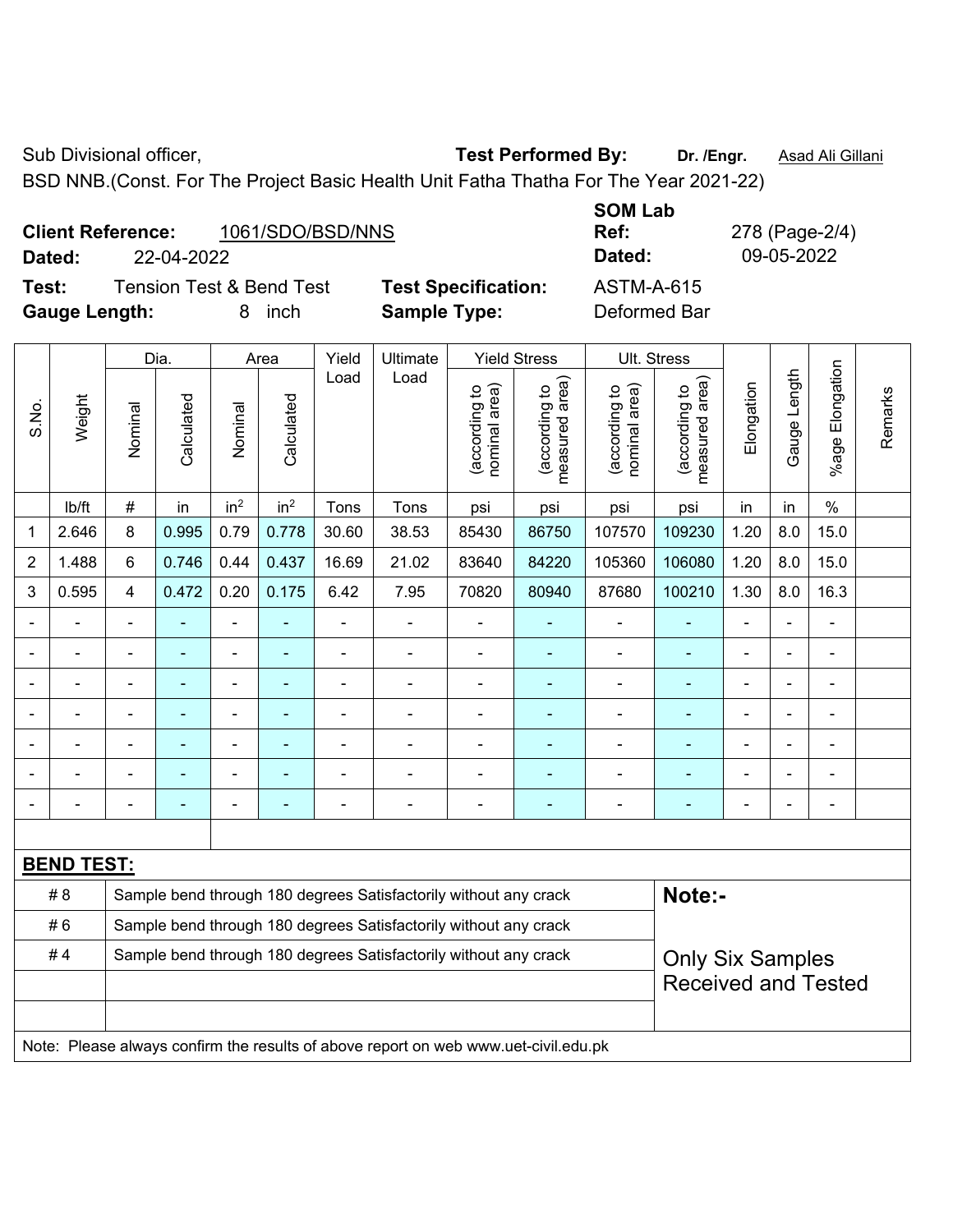Sub Divisional officer, **Test Performed By:** Dr. /Engr. **Asad Ali Gillani** Company Company Company Company Company

BSD NNB.(Const. For The Project GS. No. 5817 (Group-3) For The Year 2021-22)

| <b>Client Reference:</b> | 1059/SDO/BSD/NNS |
|--------------------------|------------------|
|                          |                  |

**Test:** Tension Test & Bend Test **Test Specification:** ASTM-A-615 **Gauge Length:** 8 inch **Sample Type:** Deformed Bar

**SOM Lab Ref:** 278 (Page-3/4) **Dated:** 22-04-2022 **Dated:** 09-05-2022

|                |                                                                                     | Dia.<br>Ultimate<br><b>Yield Stress</b><br>Yield<br>Area         |            | Ult. Stress     |                 |                |                                                                  |                                |                                             |                                |                                 |                |              |                       |         |
|----------------|-------------------------------------------------------------------------------------|------------------------------------------------------------------|------------|-----------------|-----------------|----------------|------------------------------------------------------------------|--------------------------------|---------------------------------------------|--------------------------------|---------------------------------|----------------|--------------|-----------------------|---------|
| S.No.          | Weight                                                                              | Nominal                                                          | Calculated | Nominal         | Calculated      | Load           | Load                                                             | nominal area)<br>(according to | (according to<br>measured area)<br>measured | nominal area)<br>(according to | (according to<br>measured area) | Elongation     | Gauge Length | Elongation<br>$%$ age | Remarks |
|                | lb/ft                                                                               | $\#$                                                             | in         | in <sup>2</sup> | in <sup>2</sup> | Tons           | Tons                                                             | psi                            | psi                                         | psi                            | psi                             | in             | in           | $\%$                  |         |
| $\mathbf{1}$   | 2.637                                                                               | 8                                                                | 0.993      | 0.79            | 0.775           | 30.70          | 38.63                                                            | 85720                          | 87380                                       | 107860                         | 109940                          | 1.30           | 8.0          | 16.3                  |         |
| $\overline{2}$ | 1.500                                                                               | $6\phantom{1}$                                                   | 0.749      | 0.44            | 0.441           | 16.72          | 20.87                                                            | 83800                          | 83610                                       | 104590                         | 104360                          | 1.20           | 8.0          | 15.0                  |         |
| 3              | 0.594                                                                               | $\overline{4}$                                                   | 0.472      | 0.20            | 0.175           | 6.44           | 8.05                                                             | 71040                          | 81190                                       | 88800                          | 101490                          | 1.20           | 8.0          | 15.0                  |         |
|                |                                                                                     | $\blacksquare$                                                   |            | $\blacksquare$  | $\blacksquare$  | $\blacksquare$ |                                                                  | $\blacksquare$                 |                                             | $\overline{\phantom{a}}$       | $\blacksquare$                  | $\blacksquare$ |              | ÷,                    |         |
|                |                                                                                     | $\blacksquare$                                                   | ÷          | $\blacksquare$  | $\blacksquare$  | $\blacksquare$ | $\blacksquare$                                                   | $\blacksquare$                 | ÷                                           | $\blacksquare$                 | $\blacksquare$                  | $\blacksquare$ |              | $\blacksquare$        |         |
|                |                                                                                     |                                                                  |            |                 |                 |                |                                                                  | $\blacksquare$                 |                                             | Ē,                             | ٠                               |                |              |                       |         |
|                |                                                                                     |                                                                  |            | ۰               |                 |                |                                                                  |                                |                                             |                                | ٠                               |                |              |                       |         |
|                |                                                                                     | $\blacksquare$                                                   |            | $\blacksquare$  | $\blacksquare$  | $\blacksquare$ | $\blacksquare$                                                   | $\overline{\phantom{0}}$       | ٠                                           | $\blacksquare$                 | $\blacksquare$                  | $\blacksquare$ |              | $\blacksquare$        |         |
|                |                                                                                     |                                                                  |            | $\blacksquare$  | ä,              | $\blacksquare$ |                                                                  | $\blacksquare$                 | ÷                                           | $\blacksquare$                 | $\blacksquare$                  | L,             |              | ÷,                    |         |
|                |                                                                                     |                                                                  |            | ÷               | ä,              |                |                                                                  | ä,                             | ÷                                           | $\blacksquare$                 | $\blacksquare$                  |                |              | $\blacksquare$        |         |
|                |                                                                                     |                                                                  |            |                 |                 |                |                                                                  |                                |                                             |                                |                                 |                |              |                       |         |
|                | <b>BEND TEST:</b>                                                                   |                                                                  |            |                 |                 |                |                                                                  |                                |                                             |                                |                                 |                |              |                       |         |
|                | # 8                                                                                 |                                                                  |            |                 |                 |                | Sample bend through 180 degrees Satisfactorily without any crack |                                |                                             |                                | Note:-                          |                |              |                       |         |
|                | #6                                                                                  | Sample bend through 180 degrees Satisfactorily without any crack |            |                 |                 |                |                                                                  |                                |                                             |                                |                                 |                |              |                       |         |
|                | #4                                                                                  | Sample bend through 180 degrees Satisfactorily without any crack |            |                 |                 |                |                                                                  |                                |                                             |                                | <b>Only Six Samples</b>         |                |              |                       |         |
|                |                                                                                     |                                                                  |            |                 |                 |                |                                                                  |                                |                                             |                                | <b>Received and Tested</b>      |                |              |                       |         |
|                |                                                                                     |                                                                  |            |                 |                 |                |                                                                  |                                |                                             |                                |                                 |                |              |                       |         |
|                | Note: Please always confirm the results of above report on web www.uet-civil.edu.pk |                                                                  |            |                 |                 |                |                                                                  |                                |                                             |                                |                                 |                |              |                       |         |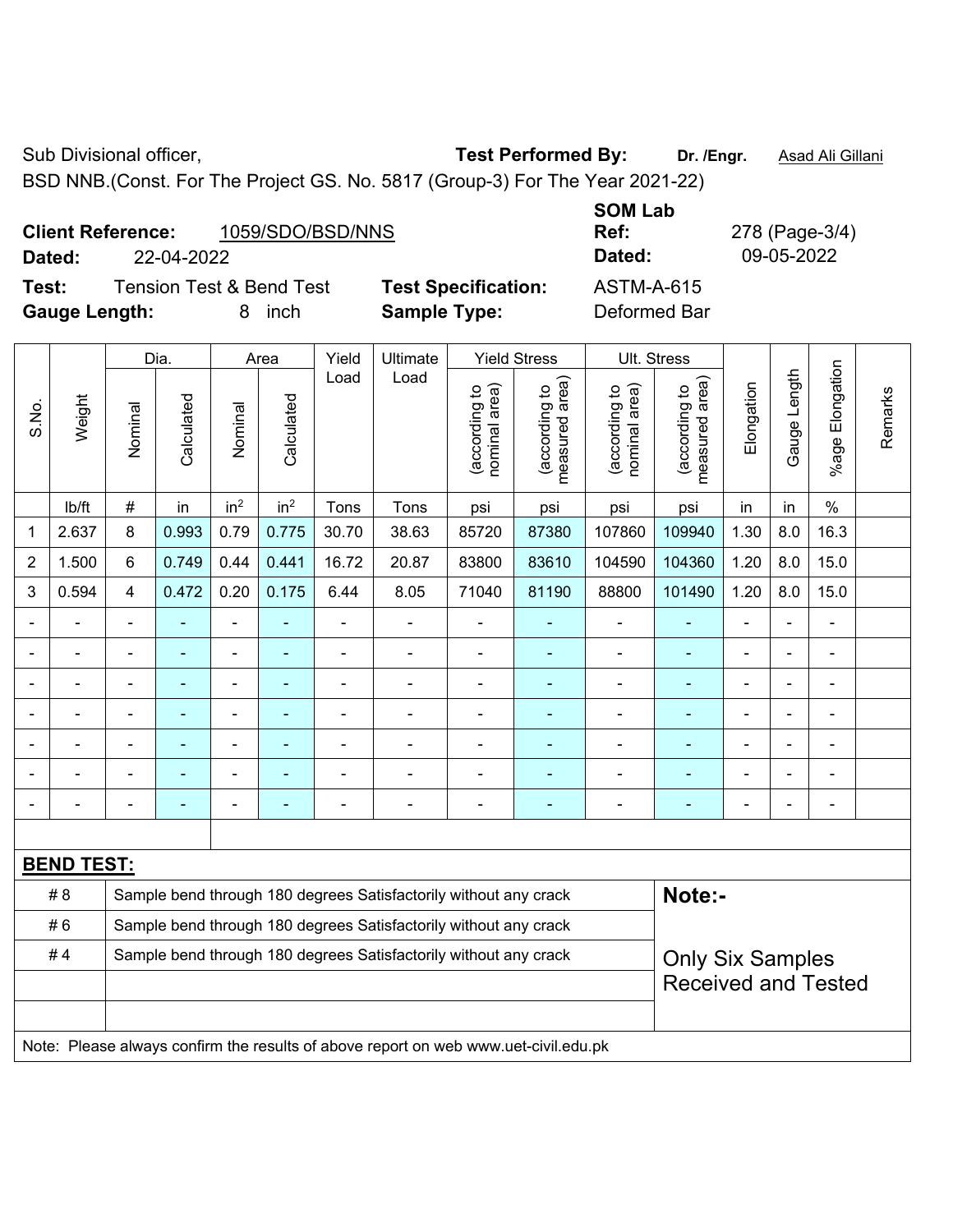Sub Divisional officer, **Test Performed By:** Dr. /Engr. **Asad Ali Gillani** Associated By: Dr. /Engr. **Asad Ali Gillani** 

BSD NNB.(Const. For The Project GS. No. 5817 (Group-1) For The Year 2021-22)

| <b>Client Reference:</b> | 1057/SDO/BSD/NNS |
|--------------------------|------------------|
|--------------------------|------------------|

**Dated:** 22-04-2022 **Dated:** 09-05-2022

**Test:** Tension Test & Bend Test **Test Specification:** ASTM-A-615 **Gauge Length:** 8 inch **Sample Type:** Deformed Bar

**SOM Lab Ref:** 278 (Page-4/4)

|                |                                                                                     |                                                                                             | Dia.       |                 | Area                     | Yield          | Ultimate                                                         |                                | <b>Yield Stress</b>                         | Ult. Stress                    |                                 |                |              |                 |         |
|----------------|-------------------------------------------------------------------------------------|---------------------------------------------------------------------------------------------|------------|-----------------|--------------------------|----------------|------------------------------------------------------------------|--------------------------------|---------------------------------------------|--------------------------------|---------------------------------|----------------|--------------|-----------------|---------|
| S.No.          | Weight                                                                              | Nominal                                                                                     | Calculated | Nominal         | Calculated               | Load           | Load                                                             | (according to<br>nominal area) | (according to<br>neasured area)<br>measured | (according to<br>nominal area) | (according to<br>measured area) | Elongation     | Gauge Length | %age Elongation | Remarks |
|                | lb/ft                                                                               | $\#$                                                                                        | in         | in <sup>2</sup> | in <sup>2</sup>          | Tons           | Tons                                                             | psi                            | psi                                         | psi                            | psi                             | in             | in           | $\%$            |         |
| $\mathbf 1$    | 2.557                                                                               | $\,8\,$                                                                                     | 0.978      | 0.79            | 0.751                    | 23.50          | 31.60                                                            | 65600                          | 69000                                       | 88220                          | 92800                           | 1.40           | 8.0          | 17.5            |         |
| $\overline{2}$ | 1.495                                                                               | 6                                                                                           | 0.748      | 0.44            | 0.439                    | 16.72          | 21.00                                                            | 83800                          | 83990                                       | 105260                         | 105500                          | 1.10           | 8.0          | 13.8            |         |
| 3              | 0.596                                                                               | $\overline{4}$                                                                              | 0.472      | 0.20            | 0.175                    | 6.39           | 7.92                                                             | 70480                          | 80550                                       | 87340                          | 99820                           | 1.00           | 8.0          | 12.5            |         |
| ä,             |                                                                                     | ä,                                                                                          | ÷,         | ÷,              | ÷,                       | ÷,             | $\blacksquare$                                                   | $\blacksquare$                 |                                             | $\blacksquare$                 | $\blacksquare$                  | $\blacksquare$ |              | ÷,              |         |
|                |                                                                                     | ä,                                                                                          | L,         | $\blacksquare$  | $\blacksquare$           | $\blacksquare$ | ä,                                                               | $\blacksquare$                 | $\blacksquare$                              | $\blacksquare$                 | $\blacksquare$                  | ä,             |              | $\blacksquare$  |         |
|                |                                                                                     | $\blacksquare$                                                                              | ÷,         | $\blacksquare$  |                          |                | $\blacksquare$                                                   |                                |                                             | $\blacksquare$                 | ä,                              |                |              | $\blacksquare$  |         |
|                |                                                                                     |                                                                                             |            | $\blacksquare$  |                          |                | $\blacksquare$                                                   | $\blacksquare$                 |                                             | $\blacksquare$                 | ۰                               | $\blacksquare$ |              | $\blacksquare$  |         |
|                |                                                                                     | $\blacksquare$                                                                              | ۰          |                 |                          |                | $\blacksquare$                                                   |                                |                                             | $\blacksquare$                 |                                 | $\blacksquare$ |              | $\blacksquare$  |         |
|                |                                                                                     |                                                                                             |            | ۰               |                          |                | ÷                                                                | $\blacksquare$                 |                                             | $\blacksquare$                 | ۰                               | Ē,             |              | ۰               |         |
|                |                                                                                     | $\blacksquare$                                                                              | ä,         | ۰               | $\overline{\phantom{0}}$ |                | ÷                                                                | $\blacksquare$                 | ÷                                           | $\blacksquare$                 | $\blacksquare$                  | $\blacksquare$ |              | ۰               |         |
|                |                                                                                     |                                                                                             |            |                 |                          |                |                                                                  |                                |                                             |                                |                                 |                |              |                 |         |
|                | <b>BEND TEST:</b>                                                                   |                                                                                             |            |                 |                          |                |                                                                  |                                |                                             |                                |                                 |                |              |                 |         |
|                | # 8                                                                                 |                                                                                             |            |                 |                          |                | Sample bend through 180 degrees Satisfactorily without any crack |                                |                                             |                                | Note:-                          |                |              |                 |         |
|                | #6                                                                                  | Sample bend through 180 degrees Satisfactorily without any crack                            |            |                 |                          |                |                                                                  |                                |                                             |                                |                                 |                |              |                 |         |
|                | #4                                                                                  | Sample bend through 180 degrees Satisfactorily without any crack<br><b>Only Six Samples</b> |            |                 |                          |                |                                                                  |                                |                                             |                                |                                 |                |              |                 |         |
|                |                                                                                     |                                                                                             |            |                 |                          |                |                                                                  |                                |                                             |                                | <b>Received and Tested</b>      |                |              |                 |         |
|                |                                                                                     |                                                                                             |            |                 |                          |                |                                                                  |                                |                                             |                                |                                 |                |              |                 |         |
|                | Note: Please always confirm the results of above report on web www.uet-civil.edu.pk |                                                                                             |            |                 |                          |                |                                                                  |                                |                                             |                                |                                 |                |              |                 |         |